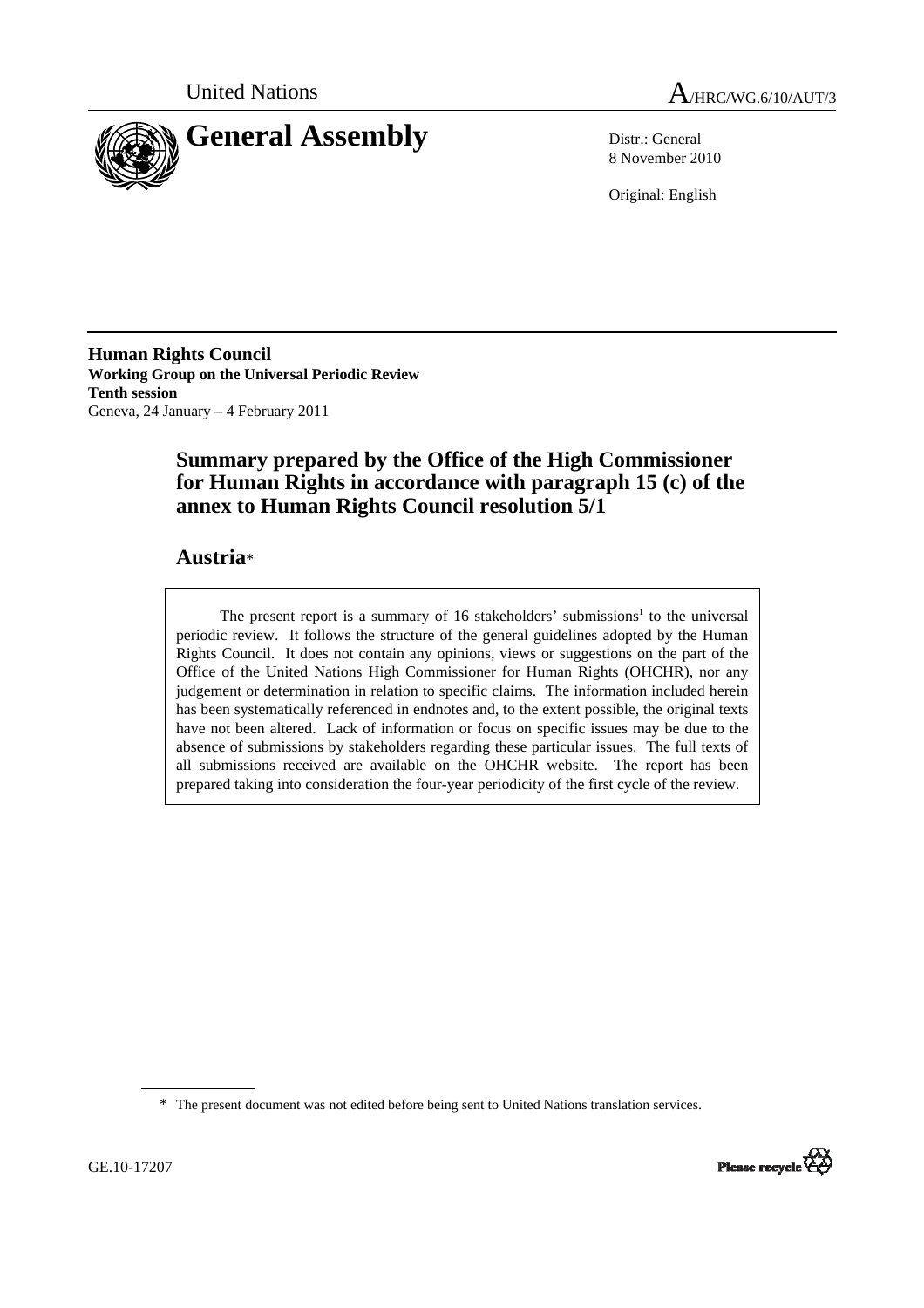# **I. Background and framework**

## **A. Scope of international obligations**

1. Amnesty International (AI) welcomed the announcement by Austria of its intention to ratify the International Convention for the Protection of All Persons from Enforced Disappearance and urged Austria to take prompt steps towards ratification and implementation of the Convention.<sup>2</sup>

2. A.I noted the government's stated intention to prepare for ratification of the Optional Protocol to the Convention against Torture and Other Cruel (OPCAT), Inhuman or Degrading Treatment or Punishment.<sup>3</sup> AI indicated that intensive dialogue on the ratification of the Optional Protocol to the Covenant on Economic, Social and Cultural Rights had taken place but regretted that the ratification process currently appears to have stalled. AI further noted that Austria has yet to ratify the International Convention on the Protection of the Rights of All Migrant Workers and Members of Their Families.<sup>4</sup>

3. The Council of Europe's Commissioner for Human Rights (CoE CHR) encouraged Austria to ratify the Convention on Cybercrime and its Additional Protocol concerning the criminalisation of acts of a racist and xenophobic nature committed through computer systems.<sup>5</sup>

4. Joint Submission 2 stated that Austria has ratified most treaties with a series of reservations, which are outdated or contradict international law and have repeatedly been criticized by UN bodies. JS 2 recommended a withdrawal of reservations to UN Treaties.<sup>6</sup> Zivilcourage und Anti-Rassismus-Arbeit (ZARA) recommended that the Austrian government specifically withdraw the following reservations: the International Committee on Eliminatzion on All Forms Racial Discrimination (ICERD) Art 4 sub-paragraphs (a), (b) and (c), CCPR Art 14 (3) (d): the International Convenant on Civil Political Rigths (ICCPR) Arts 19, 21 and 22: CCPR Art 26.7

## **B. Constitutional and legislative framework**

5. AI welcomed the fact that the European Convention for the Protection of Human Rights and Fundamental Freedoms has constitutional status<sup>8</sup>. AI recommended that Austria give full and effective implementation to all human rights enshrined in treaties to which Austria is a party, including economic, social and cultural rights; the right to asylum; children's rights and the prohibition of discrimination of all persons, including non-citizens. AI recommended that Austria ensure the full and effective implementation of the International Covenant on Civil and Political Rights, the International Covenant on Economic, Social and Cultural Rights and the Convention on the Rights of the Child.<sup>9</sup>

6. AI welcomed Austria's intention to introduce a specific crime of torture in the penal code, thus implementing a long-standing recommendation by the Committee against Torture, but noted that there is not a concrete timeframe for the adoption of the law. AI recommended that Austria set a narrow timeframe for criminalizing in domestic law the crime of torture in accordance with Article 1 and Article 4, paragraph 2, of the UN Convention against Torture, as recommended by the Committee against Torture.<sup>10</sup>

7. JS 2 noted that Austria adopts UN treaties with implementation provisions (Article 50 (2) Constitutional Act), and fails to transpose them into national law, rendering direct application impossible. This is also evident from jurisprudence, where UN standards are by and large ignored.<sup>11</sup>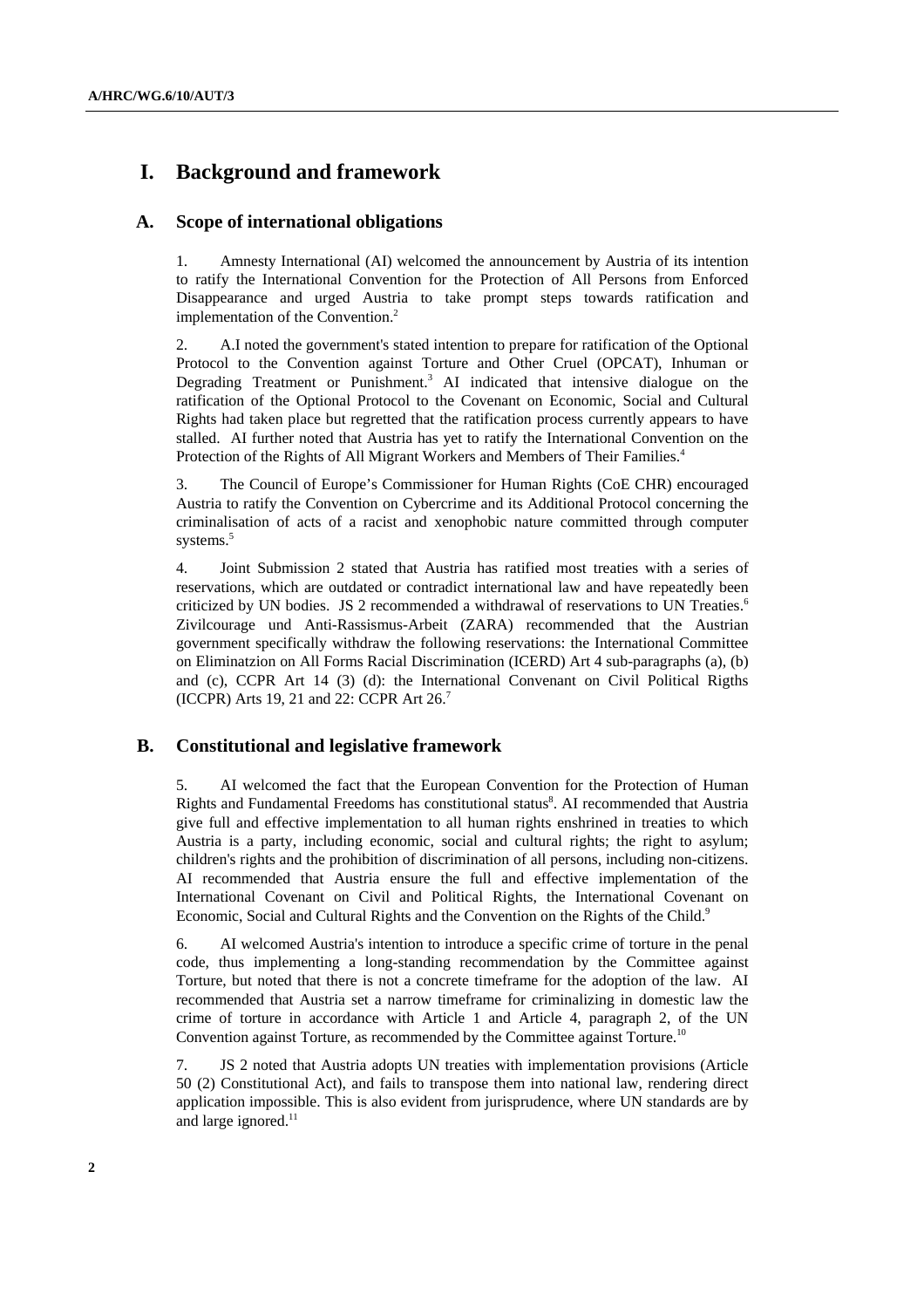8. ZARA noted that in 1995 the Constitutional Court established that the Constitution only guarantees equality before the law to nationals and not to aliens. This provision makes it possible to grant social housing and family benefits to Austrian and EU nationals but not to third-country nationals. ZARA asked the government to amend the Constitution and guarantee equality before the law for all people residing in Austria independent of their national origin.<sup>12</sup>

9. CoE CHR considered that the constitutional reform process constitutes a welcome opportunity to codify all fundamental rights in a coherent and clear manner. Austrian Child Rights Network (CRN) urged the government to review the draft law which seeks to ensure the incorporation of children's rights in the Constitution and ensure representatives of the Child Rights Coalition are involved in the review process.<sup>13</sup>

10. CRN recommended that Austria withdraws all reservations to the Convention on the Rights of the Child. CoE CHR highlighted the importance of retaining the constitutional status of the European Convention on Human Rights (ECHR).<sup>14</sup>

### **C. Institutional and human rights infrastructure**

11. CoE CHR noted that the Austrian Ombudsman Board, which reports to the Parliament, is an independent institution with constitutional status. CoE CHR further noted that the Human Rights Advisory Board (HRAB) was set up in 1999 to visit places of detention under police authority, and although the HRAB is administratively attached to the Federal Ministry of the Interior and issues recommendations to the Minister of the Interior, its operational independence is guaranteed by the Constitution. CoE CHR stated that the independence of the HRAB from governmental authorities could be further guaranteed by placing it, as a distinct body, under a shared institutional framework with the parliamentary Ombudsman Board. CoE CHR indicated that a totally separate human rights institution with a clearly defined monitoring and complaints mechanism following the Paris Principles of 1991 would also be an option if its independence were clearly guaranteed by the Constitution.<sup>15</sup>

12. AI noted that recent negotiations for the establishment of a National Preventive Mechanism have been conducted behind closed doors and without civil society consultation. AI expressed concern that any such mechanism created on the basis of the current proposals may fall short of the criteria required by the OPCAT, in particular with regard to its independence and funding.16 AI recommended that the government of Austria ensure that the establishment of the mechanism is done in consultation with civil society.<sup>17</sup>

13. ZARA noted that there are no (inter-ministerial) structures in place guaranteeing a focus on ethnic discrimination and recommended that the Austrian government establish a Ministry for Equal Treatment.<sup>18</sup> ZARA further noted that a survey among members of ethnic minorities conducted by the Fundamental Rights Agency of the European Union showed that about 70 per cent of the interviewees in Austria did not know of a law against discrimination, and only about 15 per cent knew about the Ombudsman for Equal Treatment (EU average: 37 per cent). ZARA called on the government to improve the human rights infrastructure and establish regional offices of the Ombudsman for Equal Treatment.<sup>19</sup>

#### **D. Policy measures**

14. AI and JS 2 recommended that Austria start developing a National Action Plan on Human Rights as well as a National Action Plan on Racism and Xenophobia, in close consultation with civil society.20 AI noted that the distribution of human rights competences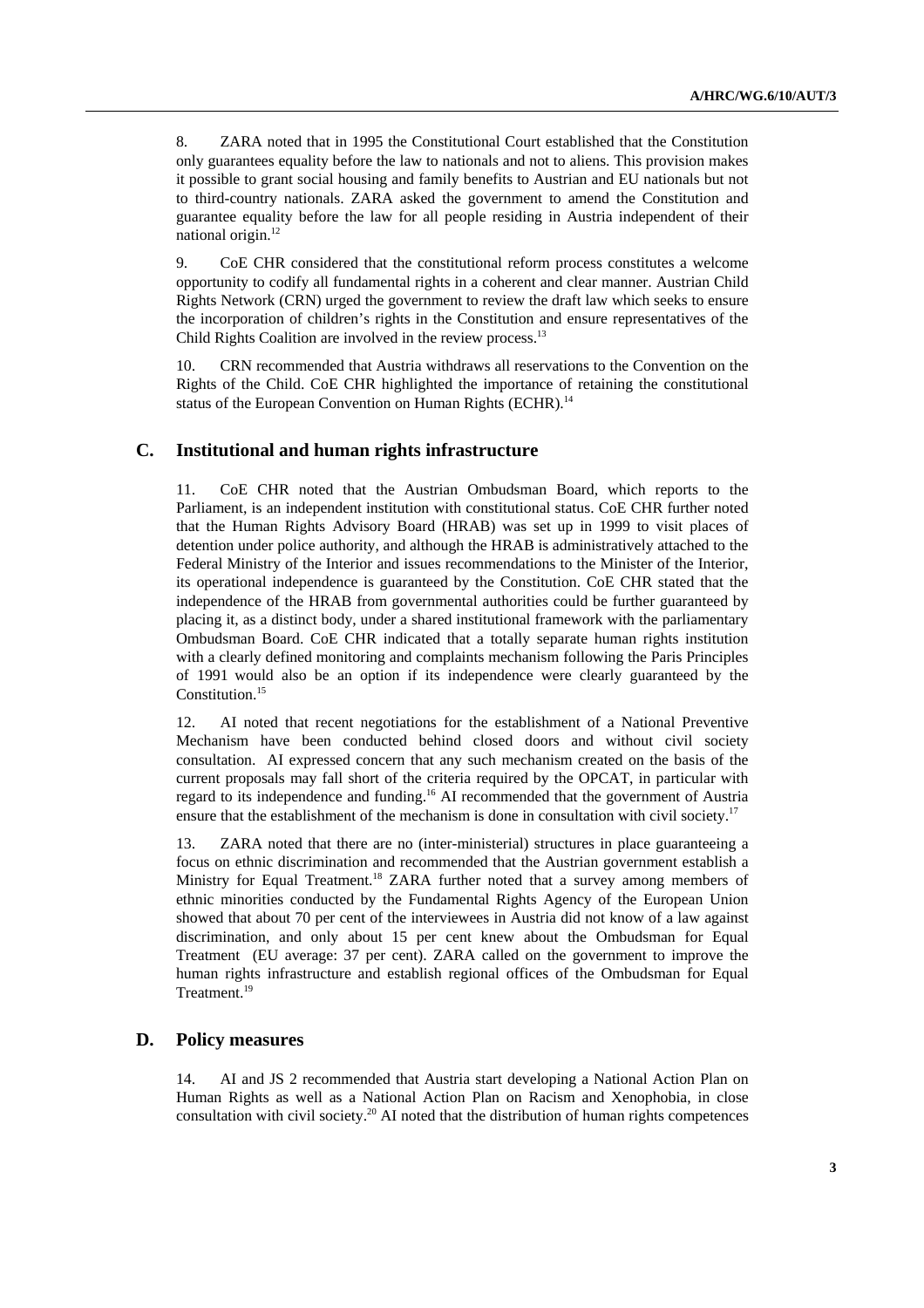between ministries, as well as the role of ministerial and provincial human rights coordinators, remains ambiguous. The human rights coordinators, in particular, appear to lack the political backing as well the institutional standing and resources needed to ensure the implementation of Austria's international obligations as well as the mainstreaming of human rights into all areas of Austrian federal and provincial government policy.

15. AI noted that while government officials from time to time meet with civil society to discuss specific human rights concerns, there is no mechanism or process in place to ensure and facilitate a regular substantive dialogue with civil society on current and structural human rights concerns. AI further noted that the UPR of Austria provides an excellent opportunity to remedy human rights-related shortcomings in the country in a structured manner.<sup>21</sup> AI recommended the establishment, in consultation with civil society, of a mechanism or process to ensure and facilitate regular substantive dialogue with civil society on current and structural human rights concerns, and that the government of Austria should establish, in consultation with civil society, a clear process to assess the UPR outcome document and to ensure implementation of the recommendations made to Austria in the UPR. $^{22}$ 

16. JS 2 noted the lack of human rights awareness in weak public discourse and flaws in systematic human rights education, and recommended measures for awareness raising and systematic human rights education.<sup>23</sup>

17. ZARA urged the government to make use of the data available as a basis for developing general anti-discrimination policies also combating structural discrimination. ZARA further noted that in January 2010, the Federal Ministry of the Interior launched its National Action Plan on Integration (NAPI) but added that the NAPI is not a supplement for the National Action Plan against Racism, which Austria should have launched following the UN World Conference against Racism in Durban in 2001. This NAPI does not provide for measures aiming at social cohesion, promoting the Equal Treatment Act, giving more support to victims of discrimination or tackling the issue of structural discrimination.<sup>2</sup>

## **II. Promotion and protection of human rights on the ground**

#### **A. Cooperation with human rights mechanisms**

#### **Cooperation with treaty bodies**

18. AI reported Austria's refusal to fully and timely implement the views of the HR Committee. AI reported that neither the International Covenant on Civil and Political Rights nor the views of the HR Committee have any effect in domestic law.25 Furthermore AI noted that there is no adequate mechanism or process in place to ensure and facilitate systematic follow-up to and implementation of Treaty Body recommendations, including by making all views and concluding observations concerning Austria publicly available in German and by engaging in regular substantive dialogue with civil society on their recommendations.26

19. ZARA noted that the reservations to ICERD and CCPR should be withdrawn in order to promote cooperation with international human rights mechanisms.<sup>27</sup>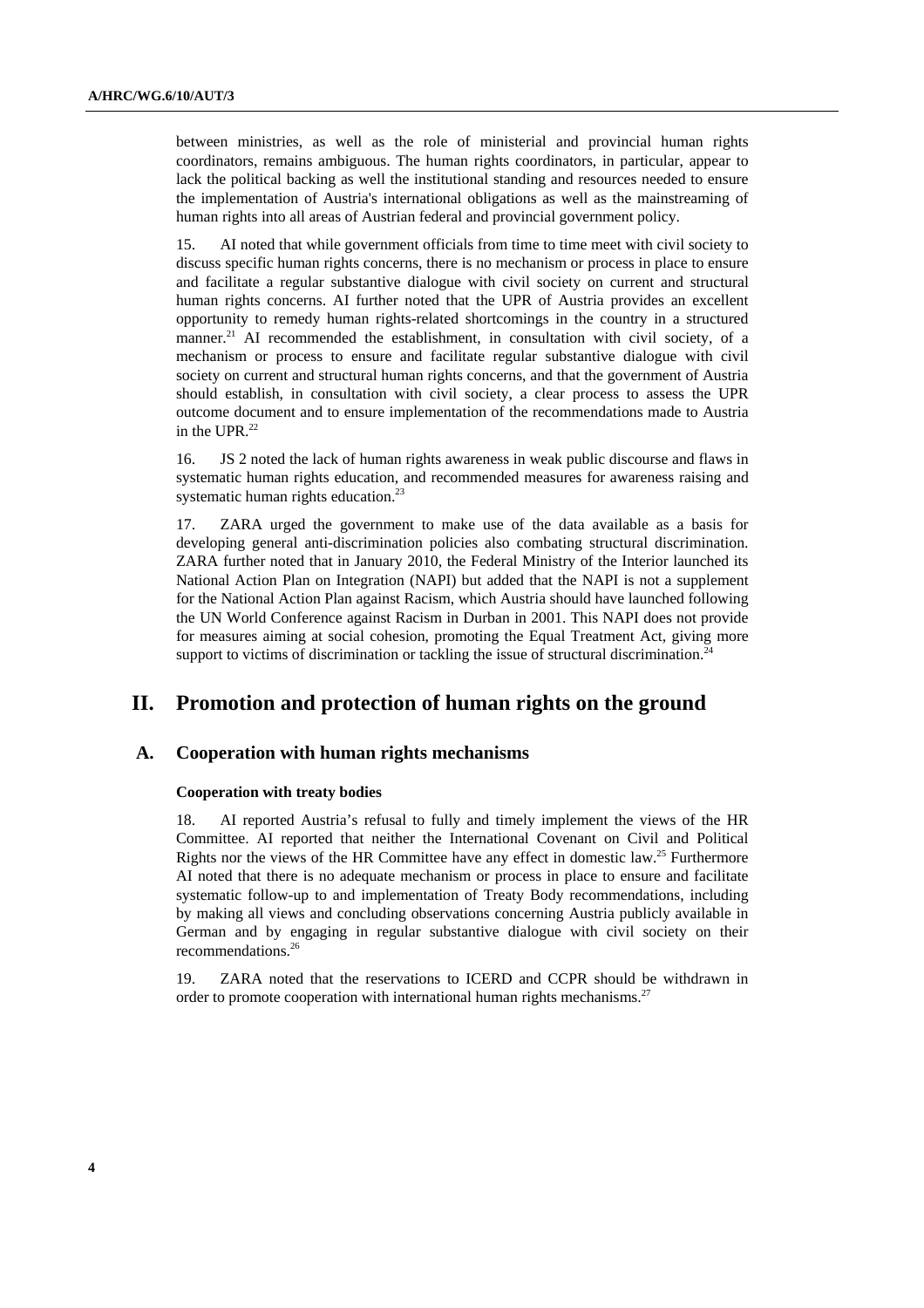## **B. Implementation of international human rights obligations, taking into account applicable international humanitarian law**

#### **1. Equality and non-discrimination**

20. CoE CHR noted that the European Commission against Racism and Intolerance (ECRI) has identified black Africans, Muslims and Roma as the most vulnerable population groups to racism and racist discrimination in Austria, while acknowledging that anti-Semitism also remains a problem. In addition, ECRI has pointed out that asylum-seekers, refugees and non-EU migrants have been targets of racist and xenophobic political discourse and media reporting. CoE ECRI recommended that the Austrian authorities systematically condemn, in the strongest possible terms, all forms of racism, xenophobia and anti-Semitism in political discourse and furthermore recommended the adoption of ad hoc measures to combat the use by political parties or their representative of racially inflammatory or xenophobic discourse and in particular of legal provisions allowing for the suppression of public financing for parties which promote racism or xenophobia.<sup>28</sup>

21. The Austrian Ombudsman Board (AOB) noted that violations of the prohibition of discrimination were often considered as minor offences, and consequently were not adequately prosecuted or penalised. AOB states that a change of public attitude and awareness cannot be expected until public authorities cease to consider such violations as minor offences and ensure that these offences are efficiently prosecuted and penalised.<sup>29</sup>

22. JS 2 stated that equality for women and equal opportunities for migrants, refugees, minorities, particularly Roma, children, persons with disabilities and LGBT are not fulfilled. JS 2 also stated that there are indications that structural racism is prevalent in administrative practice, and it is manifest in the police force.<sup>30</sup>

23. JS 2 further noted that anti-discrimination legislation is confusing and scattered over various federal and provincial laws. It provides varying degrees of protection for different grounds of discrimination in the areas of work, access to goods and services, social security and education. Equality bodies, such as the Equal Treatment Commission and the Ombudsman for Equal Treatment are insufficiently resourced and lack independence. JS 2 recommended the revision and harmonization of anti-discrimination laws to ensure equal protection on all grounds of discrimination and further recommended an increase in resources and competencies of equality bodies.<sup>31</sup> JS 2 also recommended measures against Islamophobia and structural racism (e.g. National Action Plan).<sup>32</sup>

24. AI noted that complaints of police ill-treatment from members of ethnic minorities are often followed by an inadequate response by both the police force and the judicial system e.g. such complaints tend not to be properly investigated, police officers are seldom prosecuted and even if they are, including in cases of serious racially motivated illtreatment, the courts do not always impose penalties commensurate with the gravity of the offence, including its racist motivation.<sup>33</sup>

25. AI concluded that the failure of the police and judicial organs to routinely extend the same quality of service to foreign nationals and members of ethnic minorities is the result of institutional racism.<sup>34</sup> AI noted that while the current government programme seeks to make protection against racism and xenophobia under criminal law more effective, Austria still does not collect and publish statistics on racist incidents and has not yet developed an action plan to combat racism and xenophobia. AI stressed that in successive reports, the Council of Europe's ECRI has recommended that the Austrian authorities "introduce a comprehensive and coherent data collection system that would make it possible to assess the situation with regard to the different minority groups in Austria and to discrimination".<sup>35</sup>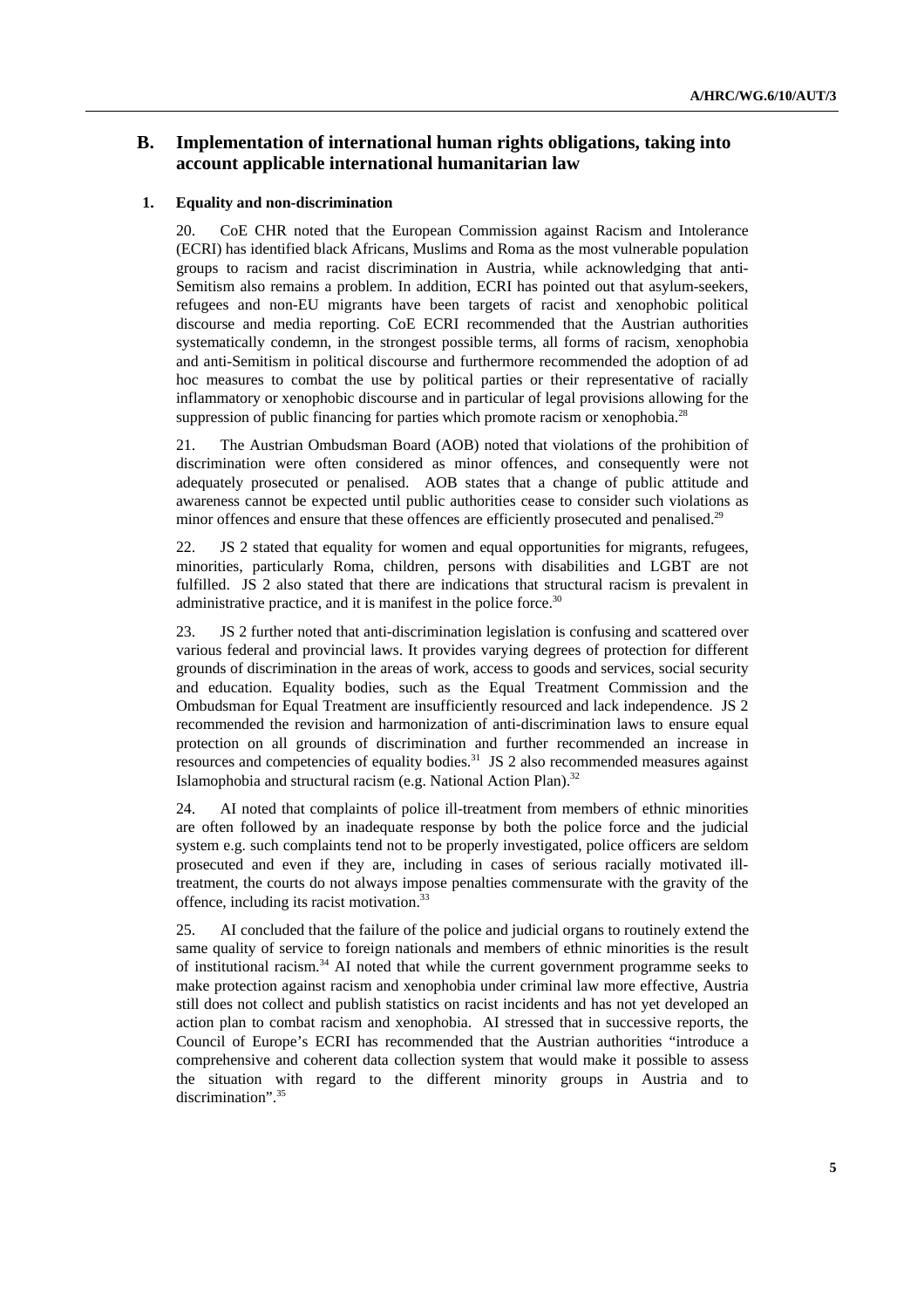26. AI also recommended that Austria train the police and the judiciary in how to address complaints of racially motivated crimes and take steps to ensure that all allegations of racist misconduct by law enforcement officials are effectively investigated and appropriately punished.

27. CoE ECRI further recommended that the Austrian authorities take steps to ensure that the criminal administrative law provisions designed to combat discrimination are duly applied, and recommended increased awareness raising and training for those working in the administrative justice system.<sup>36</sup>

#### **2. Right to life, liberty and security of the person**

28. JS 2 noted that problems in criminal detention are largely due to a shortage of personnel. The closing of the Juvenile Court in 2003 has weakened the standards of detention for juveniles. Asylum seekers in detention pending deportation are held in police detention centres - for up to 10 months without regular ex-officio review of remand largely in closed cells without any occupation.

29. AI claimed that consistent and credible reports that individuals have been subjected to ill-treatment and excessive use of force by law-enforcement officials, and about difficulties encountered by victims of torture and other ill- treatment in obtaining justice and reparation, have been received. $37$  JS 2 recommended that Iindependent inquiry bodies be established for cases of police ill-treatment and to ensure adequate handling of cases of ill-treatment (including compensation).<sup>38</sup>

30. AI also stressed that the use of charged energy devices, as currently practiced by law enforcement officials, may lead to human rights violations<sup>39</sup>, and recommended that Austria ensure that all law enforcement officials use charged energy devices on the basis of the strictest standards, which must be consistent with international human rights law. $40\;\text{JS}$  2 further noted that the usage of electroshock weapons ("*Taser*") is permissible in detention facilities and generally allowed as a "less dangerous weapon" for police, where it is also in use. JS 2 recommended the introduction of a general prohibition of usage of "Taser" weapons and the introduction of a criminal provision prohibiting torture in accordance with  $CAT.<sup>41</sup>$ 

31. JS 2 noted the flawed implementation of the Protection from Domestic Violence Act through shortcomings in the collection of evidence leading to insufficient prosecution and frequent acquittals. JS 2 notes that judgments reveal a lack of information by judges on the causes and consequences of violence against women. Despite pertinent guidelines, health care services frequently fail to recognize injuries sustained from violence. Dependency on spouses for a residence permit decreases the level of protection from violence for migrant women.<sup>42</sup>

32. JS 2 stated that in spite of a legal prohibition of corporal punishment, children are exposed to violence in various areas (e.g. family, school, private and church institutions); the prevention and appraisal of incidences of violence is flawed due to a lack of cooperation among the involved institutions. There is a lack of data, systematic identification and care for victims of child trafficking and child prostitution.<sup>43</sup>

33. JS 2 noted that persons with disabilities**,** particularly women and girls with disabilities, and especially those with intellectual impairments, are frequently victims of (also sexual) violence. This is also due to the stereotype of being "a-sexual", which prevents persons with disabilities from receiving adequate sex education and is compounded by living arrangements in e.g. institutions, which abet violence structurally.<sup>44</sup>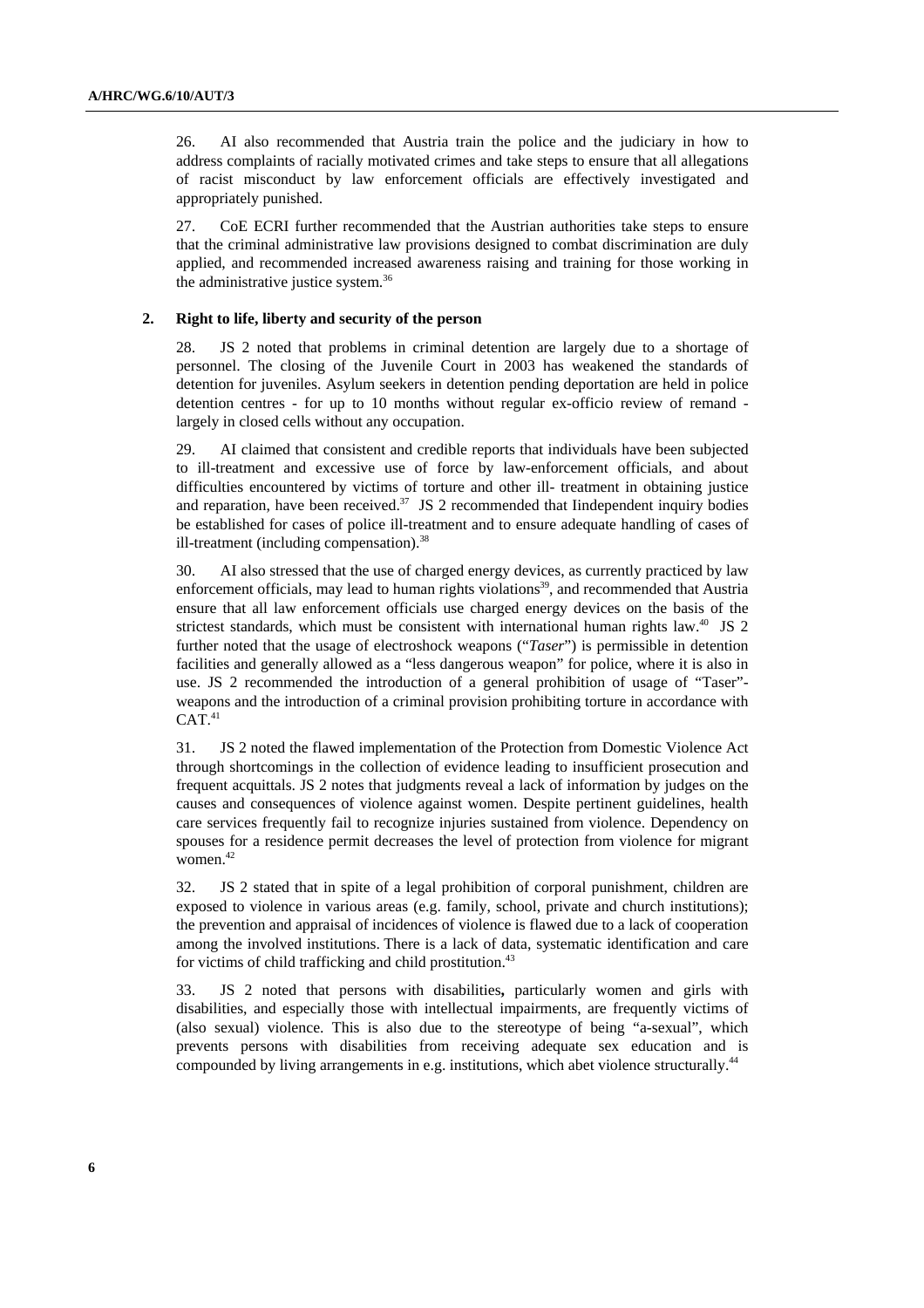#### **3. Administration of justice, including impunity, and the rule of law**

34. JS 2 stated that structural independence within the judiciary is lacking. The latest reforms have transferred tasks from the independent judiciary to the public prosecutors, who are subject to directives from the Minister for Justice; thus the dependency on the Ministry for Justice has increased further. Structural problems are also compounded by a lack of judges, public prosecutors and administrative staff in the judiciary.<sup>45</sup> JS 2 also noted that human rights, equality and gender issues are part of the curriculum for judges' training; however, they are not sufficiently included in continued education of incumbent judges. JS 2 recommended measures to further strengthen the independence of the judiciary, restructuring and increase of resources also in the field of corporate crimes and awareness raising and mandatory training on human rights for the judiciary.

35. CoE ECRI noted that non citizens were seriously over represented in the prison population. In particular 60 per cent of pre-trial detainees were reported to be non-citizens and the differential between pre trial detention and final convictions was remarkably higher for non citizens than for Austrian nationals. CoE ECRI recommended that the Austrian authorities undertake research on the incidence of direct and indirect racial discrimination in the criminal justice system, particularly as regards pre-trial detention and imprisonment, so as to be able to adopt targeted measures where necessary.<sup>46</sup>

36. The European Committee for the Prevention of Torture and Inhuman or Degrading Treatment or Punishment (CoE CPT) recommended that the Austrian authorities take the necessary measures to ensure that all persons detained by the police are fully informed of their fundamental rights from the very outset of their deprivation of liberty. The persons concerned should be asked to sign a statement attesting that they have been informed of their rights, and they should be given a copy of the information sheet.<sup>47</sup> CoE CPT further recommended that the Austrian authorities develop a fully fledged legal aid system in the context of police custody, so as to ensure that persons who are not in a position to pay for a lawyer can effectively benefit, if they so wish, from the assistance of a lawyer throughout their police custody.

#### **4. Right to marriage and family life**

37. JS 2 noted that lesbians and gays have a right to a registered partnership, which does not include the same set of rights as a marriage. Lesbians and gays do not have the possibility to adopt children, including stepchildren; they are also barred from reproductive medical assistance. The denial of a legal relationship to their partner's child also violates child rights.48 JS 2 recommended that the authorities ensure rights for same-sex partnerships according to international standards.49

#### **5. Freedom of expression and right to participate in public and political life**

38. JS 2 noted that there is an alarming degree of hate speech. Targets are particularly foreigners, migrants, asylum seekers and minorities (Carinthian Slovenes). The application – and especially non-application – of the provision against hate speech, which does not include religion and belief, age, sex, sexual orientation or disability, is a cause of concern. JS 2 therefore recommended more effective application of the provisions on hate speech.<sup>50</sup>

39. ZARA noted that in June 2004, the Constitutional Court declared the right to vote in elections at the district level for third country nationals unconstitutional after the City of Vienna had passed legislation on voting rights for third country nationals at the district level. The Court reasoned that such legislation would violate the constitutional principle of homogeneity. ZARA called on the government to change the Constitution and enable third country nationals to vote at least at district level.<sup>51</sup>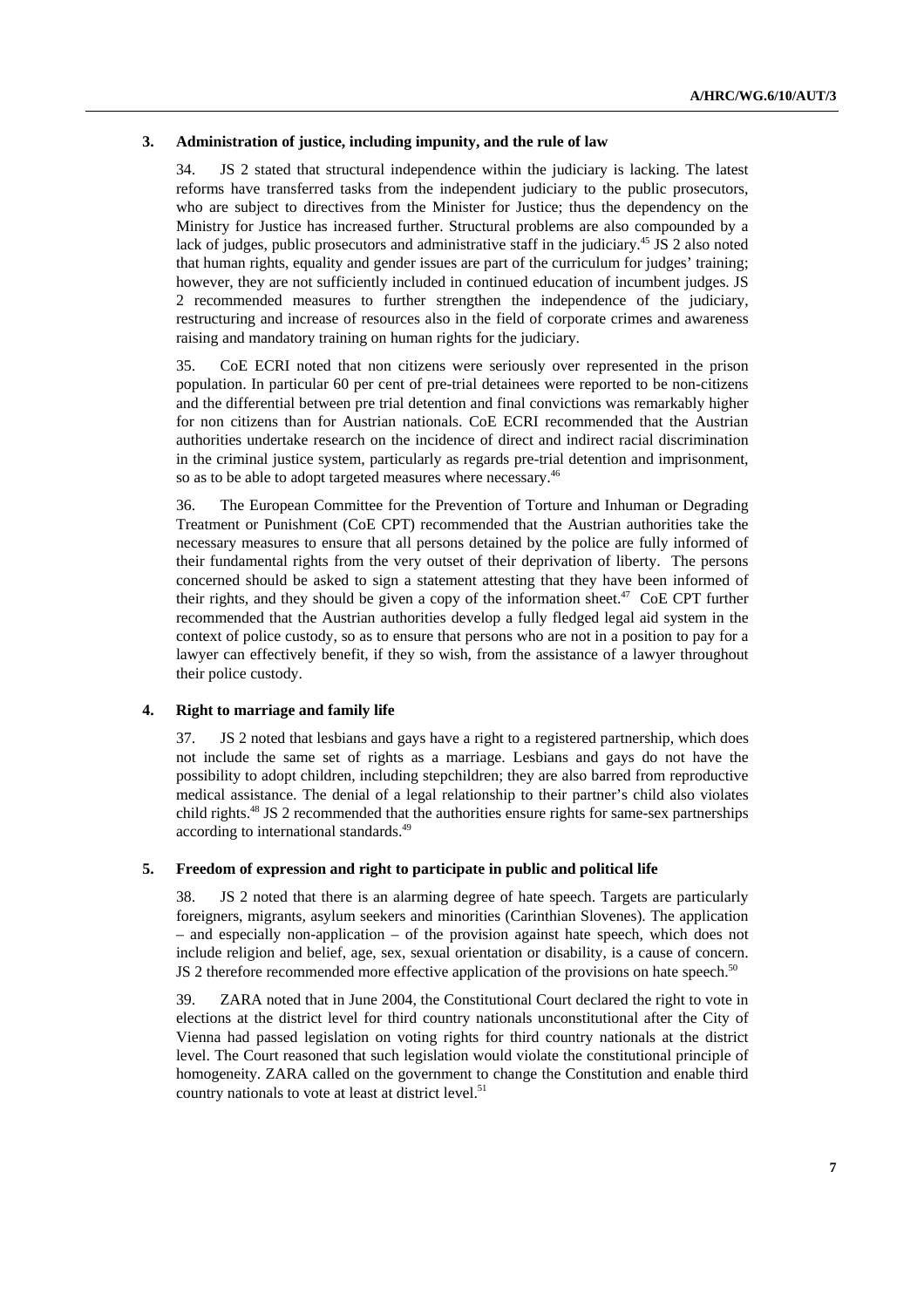40. CoE CHR noted that in recent years, the European Court of Human Rights (ECtHR) has found Austria to be in violation of Article 10 – freedom of expression – of the ECHR on several occasions. In most cases, the applicants had been fined for certain publications in their media while the ECtHR finally ruled that their convictions had been disproportionate and unnecessary in a democratic society. It would appear from these cases that when striking a balance between the protection of the individual and the freedom of the press, Austrian courts have taken a more restrictive approach towards the press than the ECtHR. CoE CHR recommended to the judges that they should engage in an active dialogue with the ECtHR on the topic by inviting representatives of the ECtHR to participate in their seminars. CoE CHR also urged the authorities to review the current penal provisions on defamation to determine whether they should be repealed to ensure that they are not used to mete out disproportionate punishments in the interest of protecting the reputation of individuals. He questioned the appropriateness of penal provisions as a means to sanction defamation, and suggested provisions in civil law are the preferred option for such cases.<sup>52</sup>

#### **6. Right to work and to just and favourable conditions of work**

41. ZARA stated that Muslims, people of darker skin colour or with a "foreign sounding" name face discrimination when applying for a job. The rights awareness among employers is rather low and urged the government to take measures to raise awareness among employers and to offer incentives to implement diversity management or positive action measures.<sup>53</sup>

#### **7. Right to social security and to an adequate standard of living**

42. Austrian National Council of Persons with Disabilities (ANCPD) stated that the United Nations Convention on the Rights of Persons with Disabilities (CRPD) was ratified in 2008 but that no monitoring bodies exist in the individual Federal States of Austria as stipulated in Article 33, Para. 2 CRPD, nor is there an independent agency to monitor institutions for persons with disabilities as enshrined in Article 16, Para. 3 CRPD.<sup>54</sup> ANCPD recommended the establishment of a National Human Rights Institution in line with the Paris Principles.<sup>55</sup> Independent Living Austria  $(II)$  recommended the development of an action plan for the implementation of CRPD and the introduction of mandatory standards for the representation of persons with disabilities in the media.<sup>56</sup>

43. ANCPD noted that Austria does not have a national policy to establish comprehensive accessibility, and that numerous barriers exist which prevent persons with disabilities from equal and independent participation in many areas of life. ANCPD stated that the Federal Act on Equalization of Persons with Disabilities (BGStG) was established in 2006 to monitor the prohibition of discrimination against persons with disabilities in all areas at the federal level. However, measures to create accessible opportunities in the provinces exist only in very few cases. Due to the long period of transition before the Act has to be implemented (until 2015), steps to eliminate physical barriers are taken based on the economic interests and discretion of businesses.<sup>57</sup> ANCPD recommended that<sup>58</sup> obligations for physical accessibility be considered in plans for construction of housing and city and regional development plans. The topic of 'universal design' has to be obligatory in the curricula of technical professional and vocational training**.** 

44. Austrian Association of the Deaf (AD) stated that a large group of deaf and hearing impaired people have only a slim chance to live a satisfactory working life due to deficiencies in the educational system. Unemployment among deaf and hearing impaired people is far higher than among other people and their promotion prospects are generally quite low. Deaf and hearing impaired people are severely discriminated in education (compulsory and further education). AD noted that most relevant laws and regulations for studies and work require the skills "speech and vocal performance" (German language),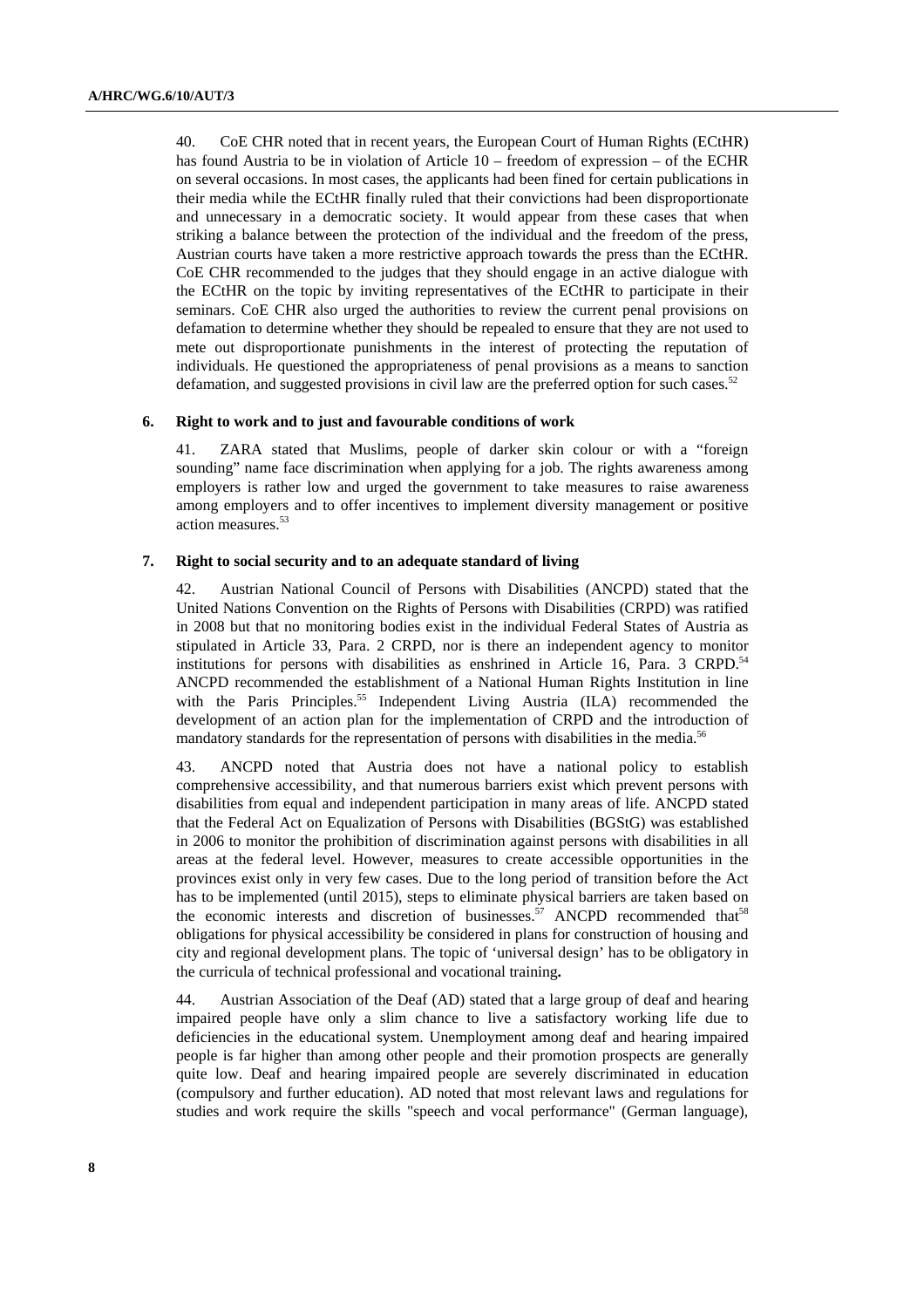"physical" fitness, "mental" and "sanitary" applicability from the affected candidates. The word "language" means spoken languages only. Sign language(s) are not considered as an admission criterion. AD recommended that the government introduce the right to use Austrian Sign Language as a language of education and teaching deaf people at all stages of the education system.<sup>59</sup>

45. Austrian National Platform of Social Services for Homeless People (BAWO) stated that the current policy and practice in Austria, which sets rigid and high conditions to access basic social assistance, is in violation of its obligation under article 11 of ICESCR and increases the risk of exclusion of those already in a particularly vulnerable situation from the housing and labour market. BAWO recommended that Austria remove obstacles that prevent the enjoyment of economic, social and cultural rights by non-citizens notably in the area of housing and furthermore that Austria ratify the International Protection on the Protection of the Rights of All Migrant Workers and Members of their Families and the Optional Protocol to the International Covenant of Economic, Social and Cultural Rights.<sup>60</sup>

#### **8. Right to education**

46. JS 2 noted that social access to higher education is not ensured because the primary school system segregates based on social attributes. There are separate education institutions for persons with "special pedagogical education needs," who in principle do not have a right to education beyond the  $8<sup>th</sup>$  grade.<sup>61</sup> JS 2 added that cutbacks in resources have lowered the standards for primary and tertiary education. JS 2 further noted that the inclusion of migrants is insufficient, leading to a ghettoization in schools. JS 2 stated that possibilities for minorities and deaf people to acquire minority languages are inadequate.<sup>62</sup> JS 2 recommended reform of the education system and an increase of the education budget in the primary and tertiary sector to 7 per cent Gross National Product (GNP). JS 2 further recommended the establishment and promotion of Austrian sign language as a language of instruction.<sup>63</sup>

47. ZARA noted that the current educational system reproduces social and educational inequalities, a drawback that especially impacts on the social as well as educational mobility of migrants. ZARA recommended that the government collect data that will facilitate inclusive and anti-discriminatory educational policy decisions for teacher training that enables the educators to cope with a high level of linguistic and cultural diversity in the classrooms and encourage them to embrace the issue of diversity.<sup>64</sup>

#### **9. Minorities and indigenous peoples**

48. Austrian Centre for Ethnic Groups (CEG) noted that the basic problems are the unequal protection of minorities as well as the non- implementation of articles of the State Treaty of Vienna of 1955 and the State Treaty of Saint Germain of 1920. As a result, the rights of the national minorities to their own organizations, free use of their languages, adequate school instruction and support of their own culture have been undermined.<sup>65</sup> In particular CEG indicated that the only national minorities officially recognized in Austria are Croat, Slovene, Hungarian, Czech, and Slovak national minorities. CEG stated that the Roma ethnic group has been deprived for decades of basic minority rights guaranteed under international law.66 CEG further recommended the implementation of the decisions of the Constitutional Court on topography and official languages.<sup>67</sup>

#### **10. Migrants, refugees and asylum-seekers**

49. AI was concerned that asylum-seekers may not have adequate access to legal advice, following the termination by the Ministry of Interior of the contracts of almost all independent NGOs providing legal advice to asylum-seekers. AI considered that this may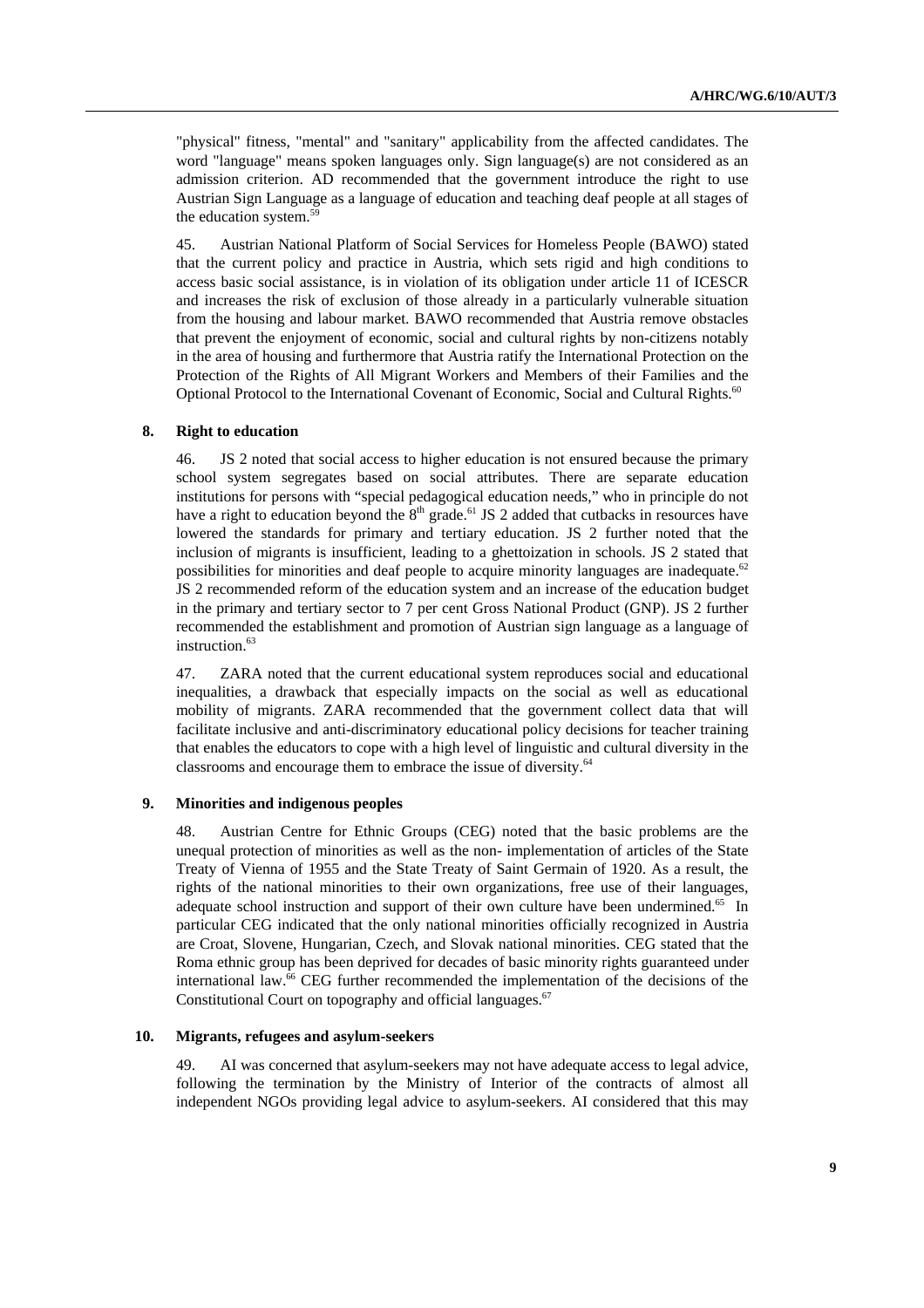hamper the chances of asylum-seekers to obtain asylum or international protection and to effectively challenge the reasons for their detention and deportation.<sup>68</sup>

50. AI added that the amendments to the asylum law adopted in 2009 strip asylumseekers of the possibility of challenging second-instance decisions on international protection before the Administrative Court. AI stressed that the denial of this right to asylum-seekers is discriminatory.<sup>69</sup> JS 1 noted that the political debates on amendments to asylum and alien legislation centre almost exclusively focus on "combating abuse". This promotes prejudice against refugees.<sup>70</sup> JS 1 further noted that the numerous amendments are characterised by an intensified trend towards control and combating of alleged abuse; security aspects prevail and asylum legislation loses its effectiveness as an instrument designed to protect refugees. AI recommended that Austria ensure effective and adequate access of all asylum-seekers to independent legal advice, and that asylum-seekers be allowed to challenge second-instance decisions on international protection before the Administrative Court.<sup>71</sup> JS 1 recommended that responsibility for asylum, migration and integration should be shifted from the Ministry of the Interior to a new, separate ministry.72

51. JS 2 noted that migrants, particularly partners of migrants, are wronged due to the fact that family reunification ("*Familiennachzug*") requires an income above the minimum level of existence. This also concerns Austrians and their foreign partners. There is also an income requirement to apply for citizenship, and older women and mothers of multiple children are disadvantaged. A quota system for family reunification is in place, which has been criticized repeatedly.

52. JS 1 noted that the EU's Dublin II Regulation gives the Member States leeway for taking account of both human rights concerns and humanitarian aspects. In Austria, the Dublin II Regulation is applied very restrictively. The humanitarian provision of the Dublin Regulation is hardly applied at all.<sup>73</sup> JS 1 recommended that the Austrian asylum authorities be urgently called upon to use their discretionary powers in applying the sovereignty clause under the Dublin II Regulation. JS 2 further recommended that the authorities ensure the protection of the right to family life for migrants and the abolition of quota systems for family reunification.74JS 2 noted that asylum seekers have no right to work and de facto no chance for vocational training, further increasing the risk of poverty and inadequate integration.<sup>75</sup>

#### **11. Right to development**

53. Global Responsibility – Austrian Platform for Development and Humanitarian Aid (GR) noted that Austrian Development Cooperation shows a number of shortcomings in realizing the right to development and Austria's international commitment towards the international development agenda. GR stated that structural shortcomings in Austrian Development Cooperation predominantly affect already marginalised people like women, persons with disabilities and persons living with HIV/AIDS. Humanitarian aid remains chronically underfinanced. GR noted that direct overseas development aid continues to be below 0.25 per cent of the GNP.<sup>76</sup>

## **III. Achievements, best practices, challenges and constraints**

N/A

## **IV. Key national priorities, initiatives and commitments**

N/A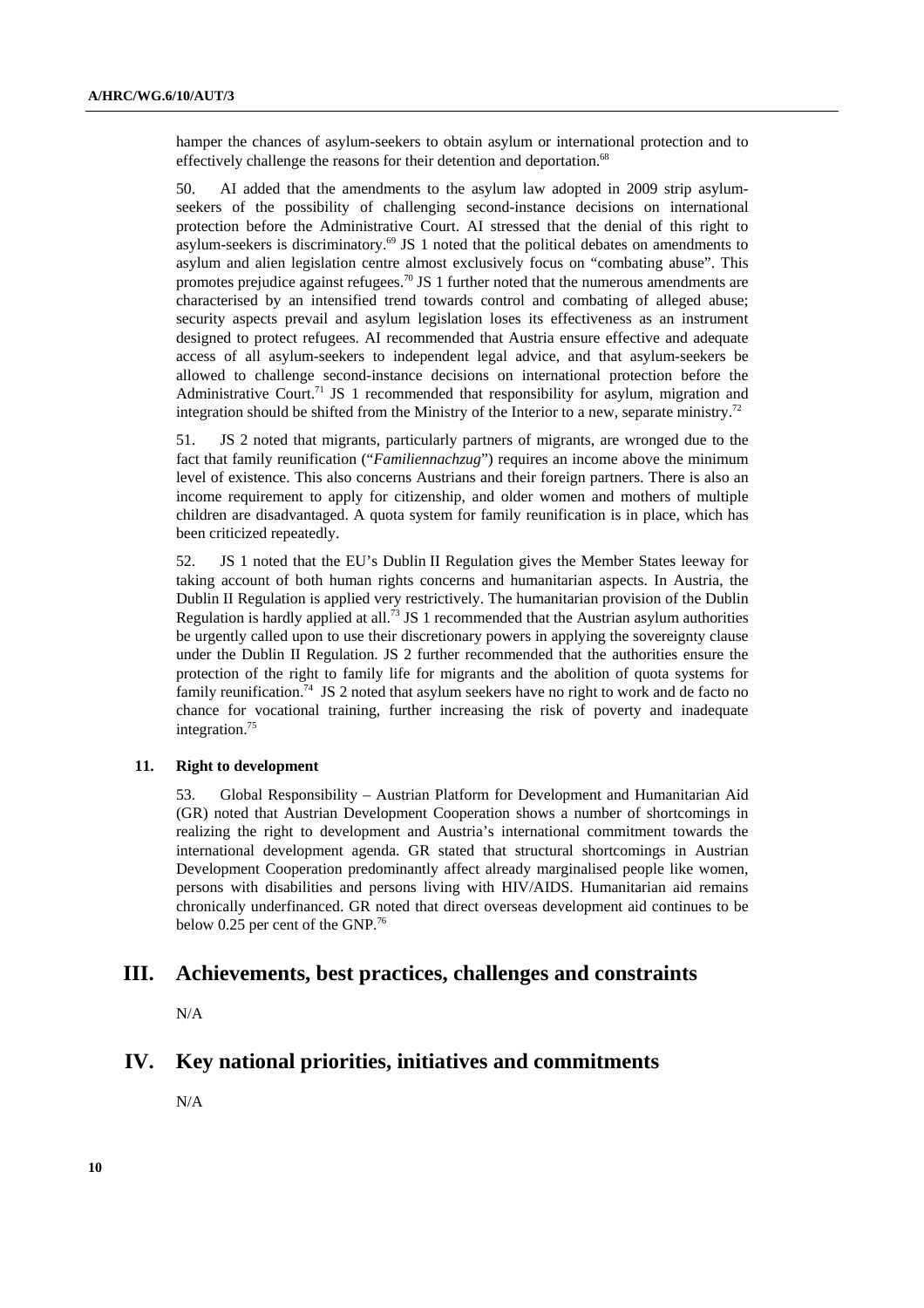# **V. Capacity-building and technical assistance**

# N/A

## *Notes*

|                 | original submissions are available at: www.ohchr.org. (One asterisk denotes a non-governmental<br>organization in consultative status with the Economic and Social Council. |
|-----------------|-----------------------------------------------------------------------------------------------------------------------------------------------------------------------------|
| Civil society   |                                                                                                                                                                             |
| AI              | Amnesty International, London, United Kingdom*                                                                                                                              |
| AD              | Austrian Association of the Deaf                                                                                                                                            |
| <b>AKTIVE</b>   | Aktive Arbeitslose, Vienna, Austria                                                                                                                                         |
| ANCPD           | Austrian National Council of Persons with Disabilities                                                                                                                      |
| <b>ANSU</b>     | Austrian National Students' Union, Vienna, Austria                                                                                                                          |
| <b>BAWO</b>     | Austrian National Platform of Social Services for Homeless People, Vienna,                                                                                                  |
|                 | Austria                                                                                                                                                                     |
| <b>CEG</b>      | Austrian Centre for Ethnic Groups", Vienna, Austria                                                                                                                         |
| <b>CRN</b>      | Austrian Child Rights Network, Vienna, Austria                                                                                                                              |
| <b>GR</b>       | Global Responsibility - Austrian Platform for Development and Humanitarian                                                                                                  |
|                 | Aid, Vienna                                                                                                                                                                 |
| ILA             | Independent Living Austria, Innsbruck, Austria                                                                                                                              |
| JS <sub>1</sub> | Joint submission 1 by AGENDA ASYL                                                                                                                                           |
| JS <sub>2</sub> | Joint submission 2 by the Austrian NGO platform on human rights, Vienna,                                                                                                    |
|                 | Austria                                                                                                                                                                     |
| KLA             | Klagsverband, Vienna, Austria                                                                                                                                               |
| ZARA            | Zivilcourage und Anti-Rassismus-Arbeit, Vienna, Austria                                                                                                                     |
|                 | National human rights institution                                                                                                                                           |
| AOB             | Austrian Ombudsman Board, Vienna, Austria                                                                                                                                   |
|                 | Submission to UPR 12 July 2010                                                                                                                                              |
|                 | Annex 1 - a selection of cases from these human rights sections of the Annual                                                                                               |
|                 | Reports 2006 to 2009.                                                                                                                                                       |
|                 | Regional intergovernmental organization                                                                                                                                     |
| CoE             | Council of Europe                                                                                                                                                           |
|                 | Report by the Commissioner for Human Rights Mr. Thomas Hammarberg on                                                                                                        |
|                 | his visit to Austria 21-25 May 2007, Council of Europe 2007                                                                                                                 |
|                 | Group of States against corruption, Joint First and Second Evaluation Report                                                                                                |
|                 | on Austria, Council of Europe 2008                                                                                                                                          |
|                 | Resolution on the implementation of the Framework Convention for the<br>$\overline{\phantom{a}}$                                                                            |
|                 | Protection of National Minorities by Austria adopted on 11 June 2008                                                                                                        |
|                 | Advisory Committee on the Framework Convention for the Protection of                                                                                                        |
|                 | National Minorities, Second Opinion on Austria adopted June 2007, Council                                                                                                   |
|                 | of Europe 2010                                                                                                                                                              |
|                 | Report to the Austrian Government on the visit to Austria carried out by the                                                                                                |
|                 | European Committee for the Prevention of Torture and Inhuman or Degrading                                                                                                   |
|                 | Treatment or Punishment (CPT) from 15 - 25 February 2009, Council of                                                                                                        |
|                 |                                                                                                                                                                             |
|                 | Europe 2010                                                                                                                                                                 |
|                 | Response of the Government of Austria to the Report of the European                                                                                                         |
|                 | Committee for the Prevention of Torture and Inhuman or Degrading                                                                                                            |
|                 | Treatment or Punishment (CPT) on its visit to Austria from $15 - 25$ February                                                                                               |
|                 | 2009, Council of Europe 2010                                                                                                                                                |
|                 | European Commission against Racism and Intolerance, Fourth report on<br>$\overline{\phantom{0}}$                                                                            |
|                 | Austria adopted on 15 December 2009, Council of Europe 2010                                                                                                                 |
|                 | Council of Europe, main pending cases against Austria<br>$\overline{\phantom{0}}$                                                                                           |
|                 | Ratifications                                                                                                                                                               |
| AI, p. 1.       |                                                                                                                                                                             |

**11**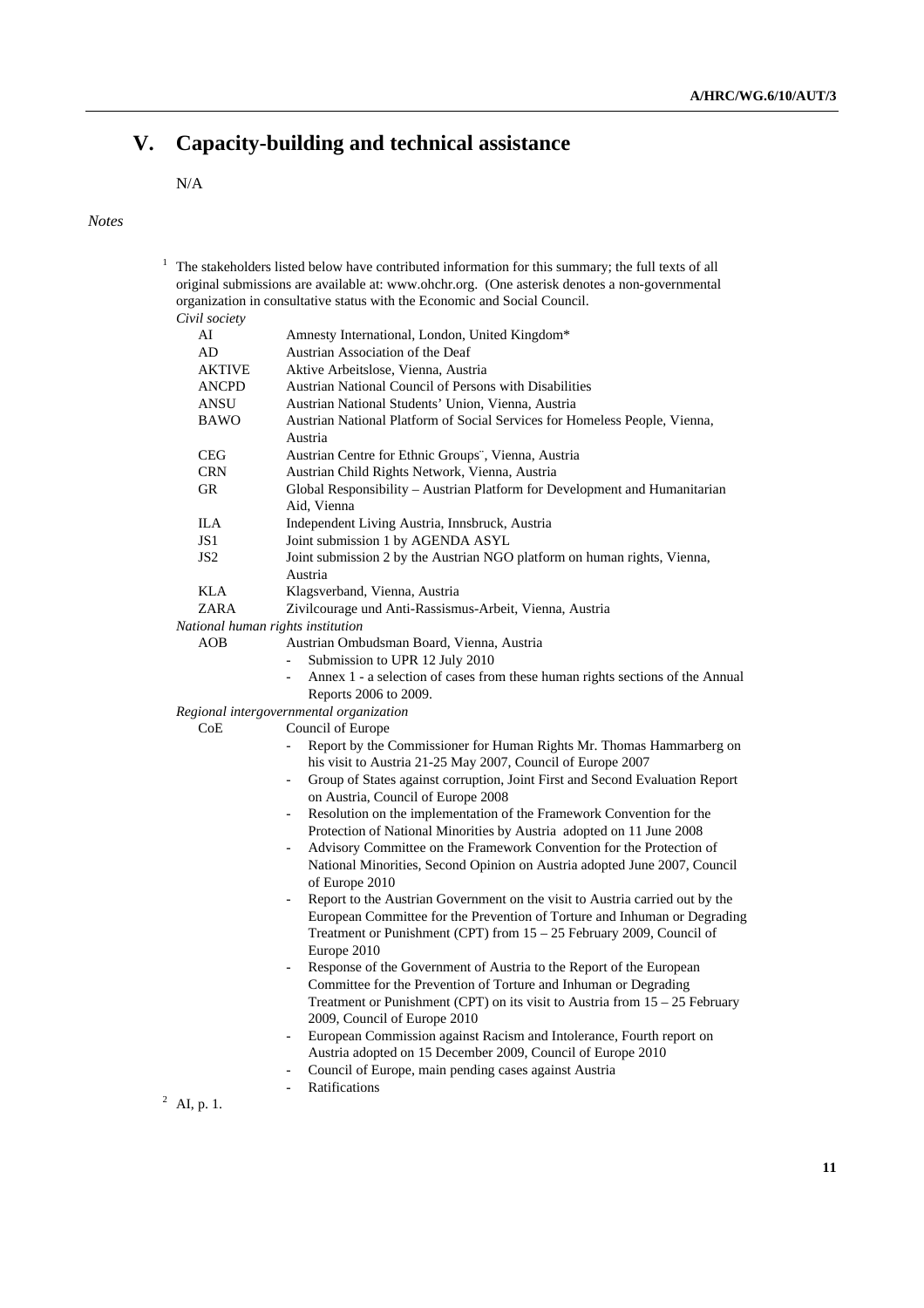- $3$  AI, p. 1.
- $4$  AI, p. 1, See also AKTIVE p. 2, para. 14.
- <sup>5</sup> CoE, Report by the Commissioner for Human Rights Mr. Thomas Hammarberg, p. 4, para. 9. <sup>6</sup> IS 2 a. 2.
- $6$  JS, 2 p. 2.
- $7$  ZARA, pp. 1-2
- 8 AI, p. 2.
- $9$  AI, pp. 1–2.
- $^{10}$  AI, p. 2.
- <sup>11</sup> JS 2, p. 2.
- 
- 12 ZARA, pp. 1–2, para. 4–5
- $13$  CRN, p. 2.
- <sup>14</sup> CoE, Report by the Commissioner for Human Rights Mr. Thomas Hammarberg, pp. 5–6, paras. 13–
- 15. 15 CoE, Report by the Commissioner for Human Rights Mr. Thomas Hammarberg, pp. 7–8, paras. 20– 26, See also AI, p. 1.<br><sup>16</sup> AI, p. 1.
- 
- $17$  AI, p. 5.
- 18 ZARA, p. 4, para. 13.
- 19 ZARA, p. 3, para. 7.
- <sup>20</sup> AI, p. 1, JS 2, p. 3, See also CoE, Report by the Commissioner for Human Rights Mr. Thomas Hammarberg, p. 29, para. 7.<br><sup>21</sup> AI, p. 3.
- 
- $22$  AI, p. 5.
- 23 JS 2, p. 3.
- 24 ZARA, pp. 3–4, paras. 9–10.
- $25$  AI, p. 3.
- $26$  AI, p. 3.
- $27$  ZARA, p. 4, para. 11.
- <sup>28</sup> CoE, European Commission against Racism and Intolerance, p. 27, paras. 75–76.<br><sup>29</sup> AOB, Austrian Ombudsman Board, p. 4, paras. 11 and 13.
- 
- 30 JS 2, p. 4.
- <sup>31</sup> JS 2, p. 4, See also CoE, Report by the Commissioner for Human Rights Mr. Thomas Hammarberg, p. 15, para. 50, See also KLA, p. 1. 32 JS 2, p. 4.
- 
- $33$  AI, p. 4.
- $34$  AI, p. 4.
- $35$  AI, p. 4.
- <sup>36</sup> CoE, European Commission against Racism and Intolerance, p. 18, para. 32. AI, p. 3.
- 
- $^{38}$  JS 2, p. 6, AI, p. 6.<br><sup>39</sup> AI, p. 3.
- 
- $40$  AI, p. 6.
- $41$  JS 2, p. 5.
- $42$  JS 2, p. 4.
- $43$  JS 2, p. 4.
- $44$  JS 2, p. 4.
- 
- 
- <sup>45</sup> JS 2, p. 5.<br><sup>46</sup> CoE, European Commission against Racism and Intolerance, p. 25, para. 66.
- <sup>47</sup> CoE, Report to the Austrian Government on the visit to Austria carried out by the European Committee for the Prevention of Torture and Inhuman or Degrading Treatment or Punishment (CPT) from 15–25 February 2009, p. 64. 48 JS 2, p, 6.
- 
- $49$  JS 2, p 7.
- $50$  JS 2, p. 7.
- 51 ZARA, p. 5, para. 17.
- <sup>52</sup> CoE, Report by the Commissioner for Human Rights Mr. Thomas Hammarberg, pp. 12–13, paras.